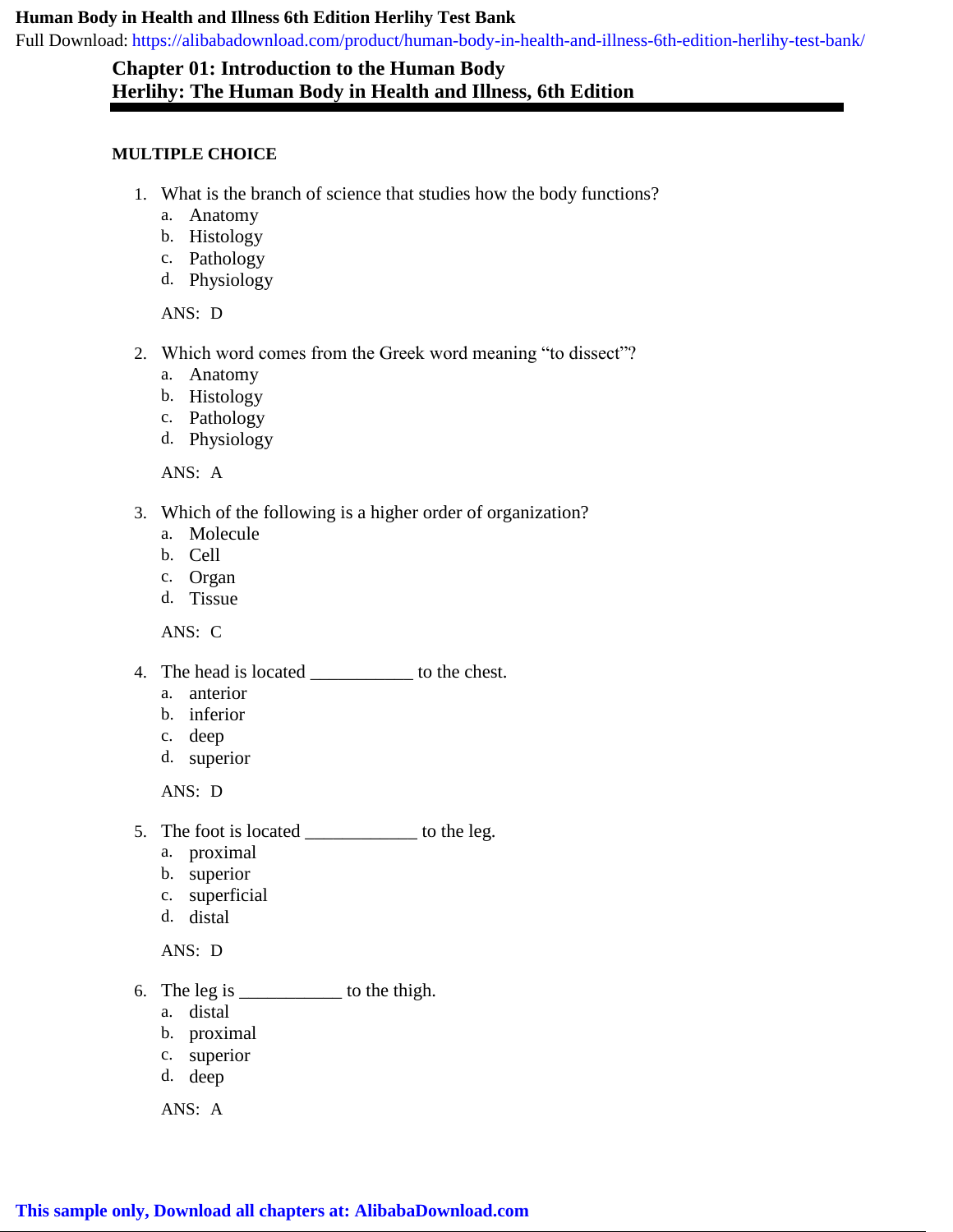- 7. The thigh is \_\_\_\_\_\_\_\_\_\_\_\_\_\_ to the foot.
	- a. distal
	- b. proximal
	- c. inferior
	- d. deep

ANS: B

- 8. The thoracic cavity is \_\_\_\_\_\_\_\_\_\_\_\_\_ to the abdominopelvic cavity.
	- a. deep
	- b. distal
	- c. anterior
	- d. superior

ANS: D

- 9. The kneecap is located distal to the
	- a. leg.
	- b. thigh.
	- c. foot.
	- d. toes.

ANS: B

- 10. Which organ is located in both the ventral and thoracic cavities?
	- a. Stomach
	- b. Liver
	- c. Lung
	- d. Spinal cord

ANS: C

- 11. Which organ is located in the ventral cavity but not in the thoracic cavity?
	- a. Lung
	- b. Heart
	- c. Liver
	- d. Brain

ANS: C

- 12. Which organ is located in the dorsal cavity?
	- a. Liver
	- b. Brain
	- c. Heart
	- d. Urinary bladder

ANS: B

- 13. Which of the following is descriptive of the location of the reproductive organs?
	- a. Dorsal cavity and vertebral cavity
	- b. Mediastinum and the thoracic cavity
	- c. Ventral cavity and pelvic cavity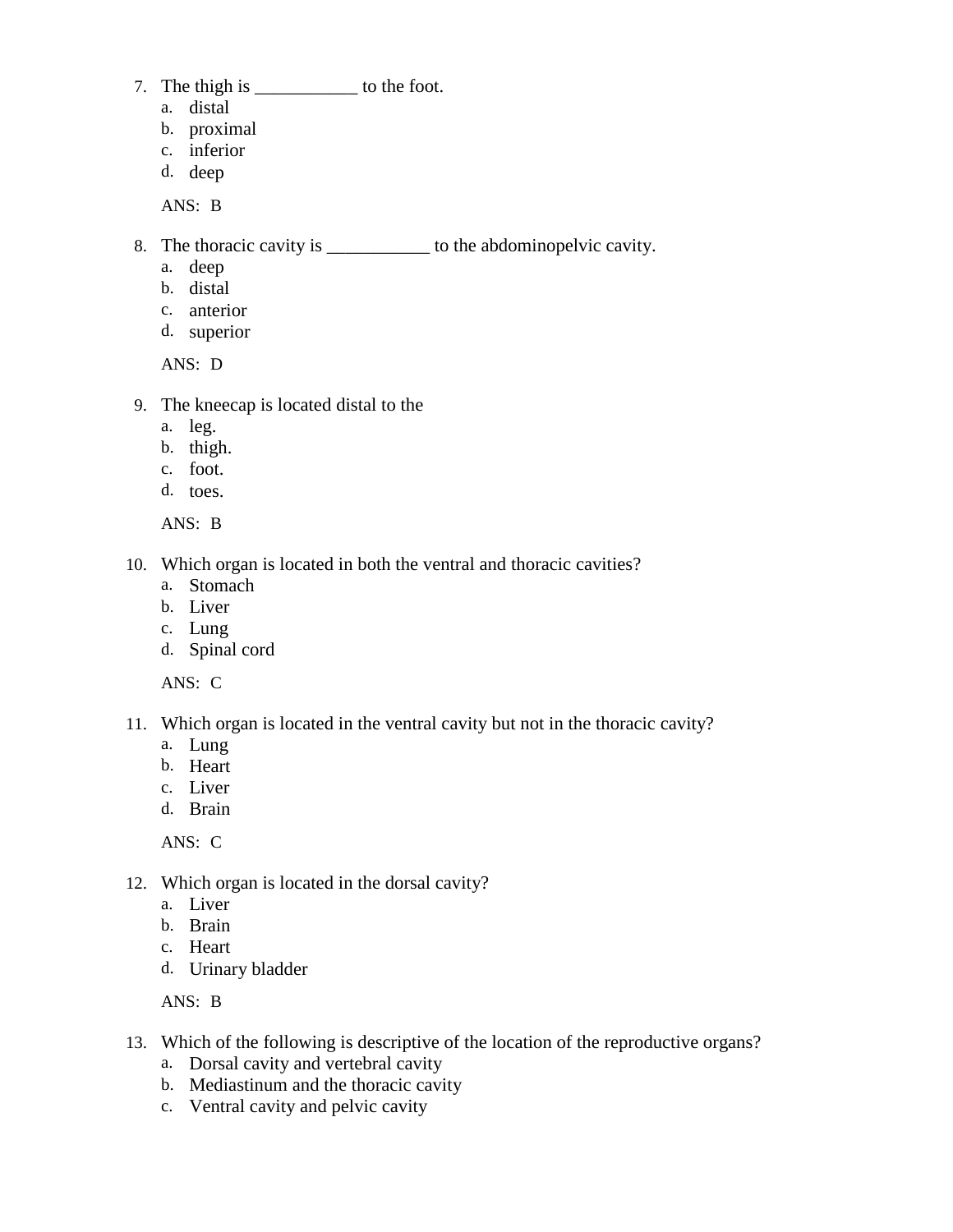d. Pleural cavity and mediastinum

ANS: C

- 14. Which cavity is divided into quadrants?
	- a. Thoracic
	- b. Abdominopelvic
	- c. Dorsal
	- d. Cranial

ANS: B

- 15. Which region is included within the right upper quadrant (RUQ)?
	- a. Umbilical
	- b. Hypogastric
	- c. Right iliac
	- d. Right hypochondriac

ANS: D

- 16. Which region is included within the left lower quadrant (LLQ)?
	- a. Umbilical
	- b. Left hypochondriac
	- c. Epigastric
	- d. Left iliac

ANS: D

- 17. Which of the following refers to the umbilicus?
	- a. Groin
	- b. Armpit
	- c. Navel
	- d. Patellar

ANS: C

- 18. Which of the following refers to the lower back region?
	- a. Groin
	- b. Axillary
	- c. Umbilical
	- d. Lumbar

ANS: D

- 19. Which of the following refers to the groin region?
	- a. Axillary
	- b. Lumbar
	- c. Cranial
	- d. Inguinal

ANS: D

20. Which of the following refers to the area in front of the elbow?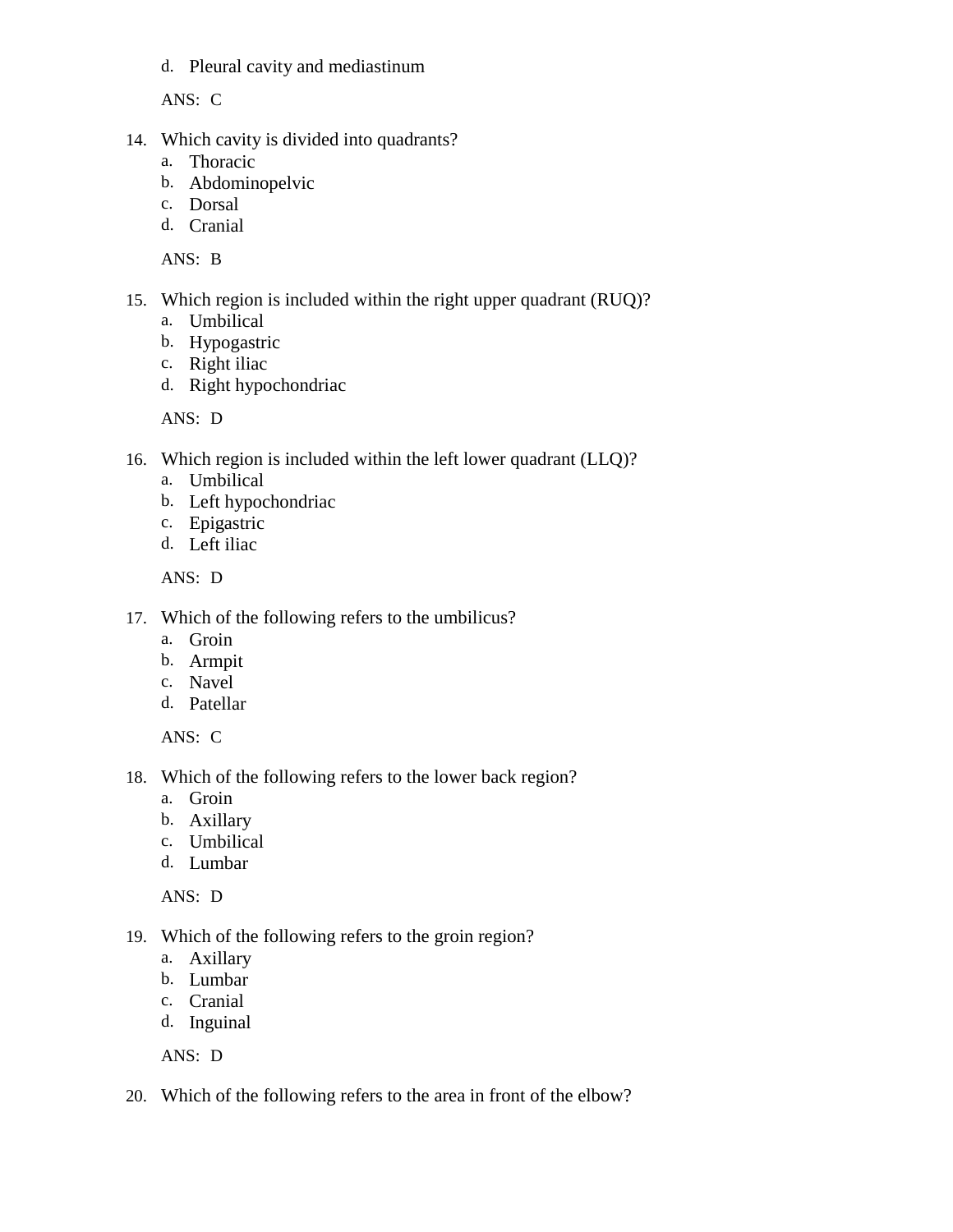- a. Axillary
- b. Brachial
- c. Antecubital
- d. Popliteal

ANS: C

- 21. Which area appears only on the anterior part of the body?
	- a. Popliteal
	- b. Umbilical
	- c. Lumbar
	- d. Occipital

ANS: B

- 22. Which area appears only on the posterior part of the body?
	- a. Gluteal
	- b. Patellar
	- c. Umbilical
	- d. Sternal

ANS: A

- 23. Which area is inferior to the diaphragm?
	- a. Axillary
	- b. Inguinal
	- c. Occipital
	- d. Cervical

ANS: B

- 24. What is another name for the frontal plane?
	- a. Sagittal plane
	- b. Cross section
	- c. Transverse plane
	- d. Coronal plane

ANS: D

- 25. Which plane divides the body into right and left halves?
	- a. Sagittal
	- b. Coronal
	- c. Transverse
	- d. Frontal

ANS: A

- 26. In which cavity is the mediastinum located?
	- a. Pelvic
	- b. Dorsal
	- c. Thoracic
	- d. Abdominal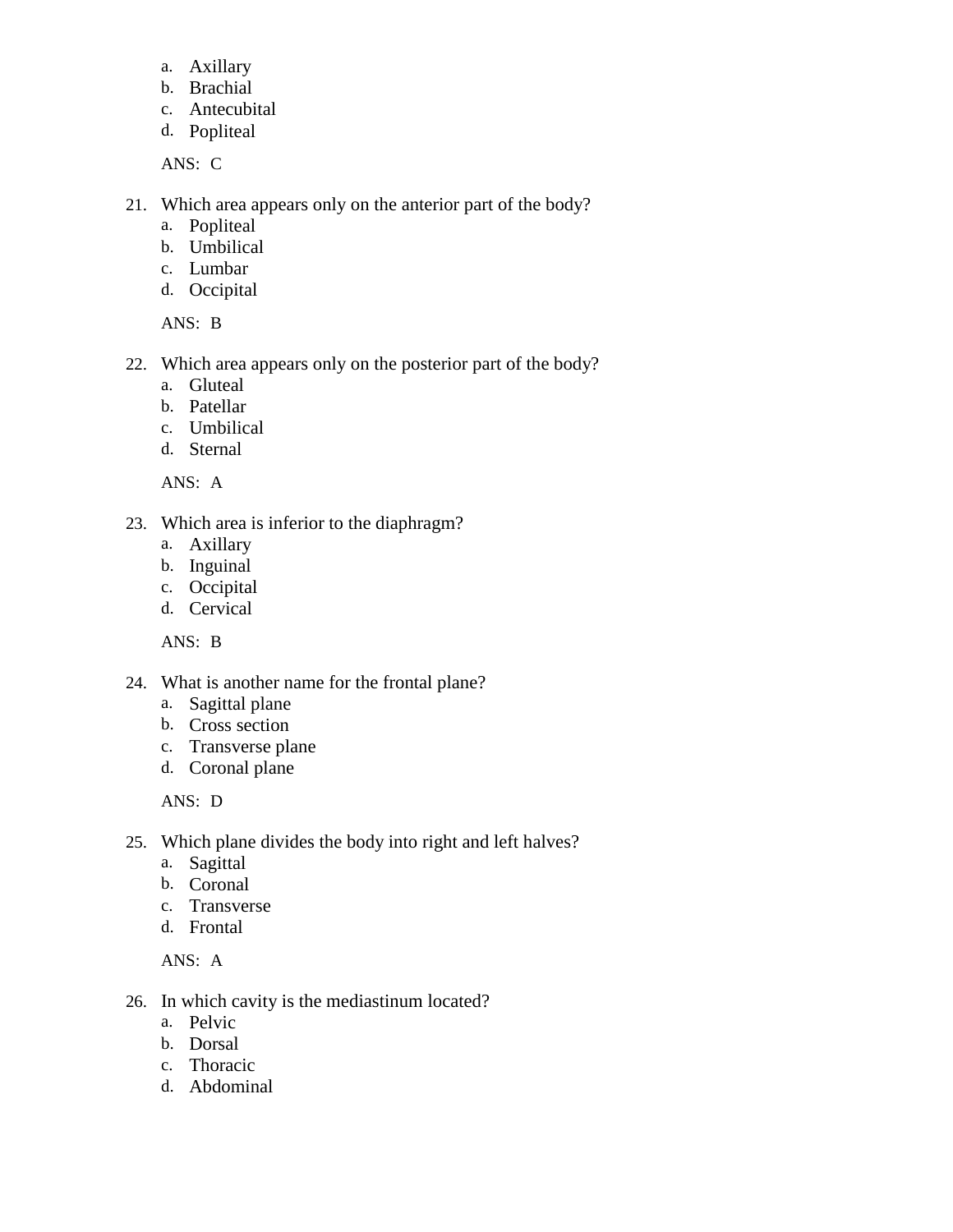ANS: C

- 27. Which organ is located within the mediastinum?
	- a. Lungs
	- b. Stomach
	- c. Liver
	- d. Heart

ANS: D

- 28. In which cavity is the heart not located?
	- a. Mediastinum
	- b. Thoracic cavity
	- c. Ventral cavity
	- d. Dorsal cavity

ANS: D

- 29. Which organ is located in the ventral cavity and thoracic cavity but not in the mediastinum?
	- a. Lung
	- b. Liver
	- c. Stomach
	- d. Heart

ANS: A

- 30. Which group is incorrect?
	- a. Planes: transverse, sagittal, frontal
	- b. Cavities: dorsal, ventral
	- c. Ventral cavities: thoracic, vertebral
	- d. Organs: heart, stomach, lungs, brain

ANS: C

- 31. Which group is incorrect?
	- a. Cavities: dorsal, ventral
	- b. Ventral cavities: thoracic, abdominopelvic
	- c. Organ systems: circulatory, digestive, respiratory, brain
	- d. Organs: heart, stomach, lungs, liver

ANS: C

- 32. Which group is incorrect?
	- a. Planes: sagittal, frontal, transverse
	- b. Ventral cavities: thoracic, abdominopelvic, cranial
	- c. Dorsal cavities: cranial, vertebral
	- d. Organ systems: circulatory, digestive, respiratory

ANS: B

- 33. The distal humerus (arm bone) is
	- a. closer to the axillary area than to the elbow.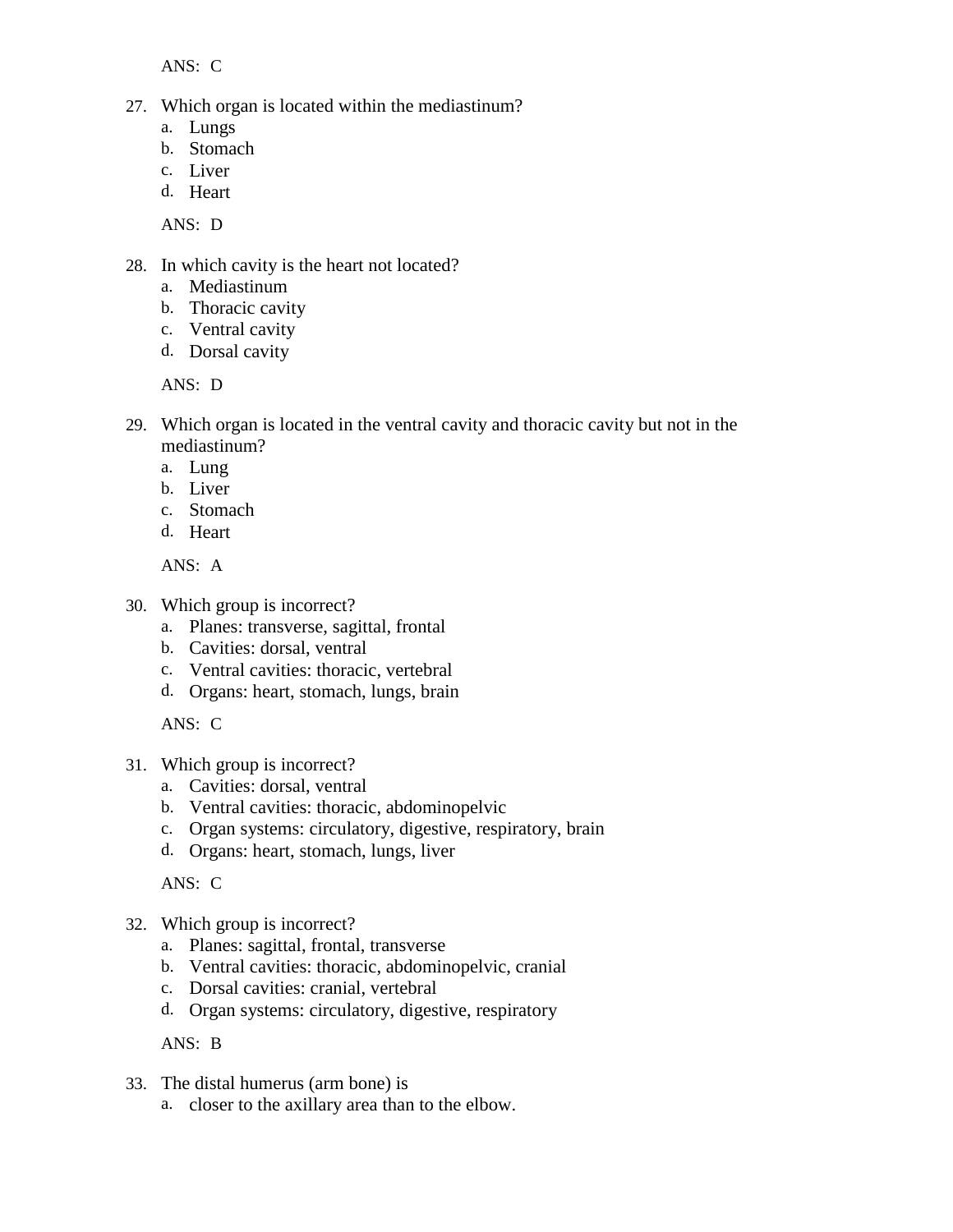- b. closer to the wrist than to the antecubital area.
- c. distal to the wrist.
- d. closer to the elbow than to the axillary area.

ANS: D

- 34. The proximal end of the thigh bone (femur) is
	- a. distal to the knee.
	- b. closer to the knee than to the inguinal area.
	- c. distal to the pedal area.
	- d. closer to the inguinal area than to the umbilical area.

ANS: D

- 35. The lung is located in the thoracic cavity. What is the relationship of the lung to the head?
	- a. Inferior
	- b. Deep
	- c. Anterior
	- d. Superior

ANS: A

- 36. Which of the following is superior to the umbilicus?
	- a. Groin
	- b. Popliteal area
	- c. Sternal area
	- d. Pelvic cavity

ANS: C

- 37. The heart is located in all the following except the
	- a. mediastinum.
	- b. ventral cavity.
	- c. cranial cavity.
	- d. thoracic cavity.

ANS: C

- 38. The lungs are located in all the following except the
	- a. thoracic cavity.
	- b. mediastinum.
	- c. ventral cavity.
	- d. pleural cavity.

ANS: B

- 39. Which of the following is true of the dorsal cavity?
	- a. It contains the mediastinum.
	- b. It contains the brain and spinal cord.
	- c. It contains the thoracic cavity.
	- d. It is smaller than the cranial cavity.

ANS: B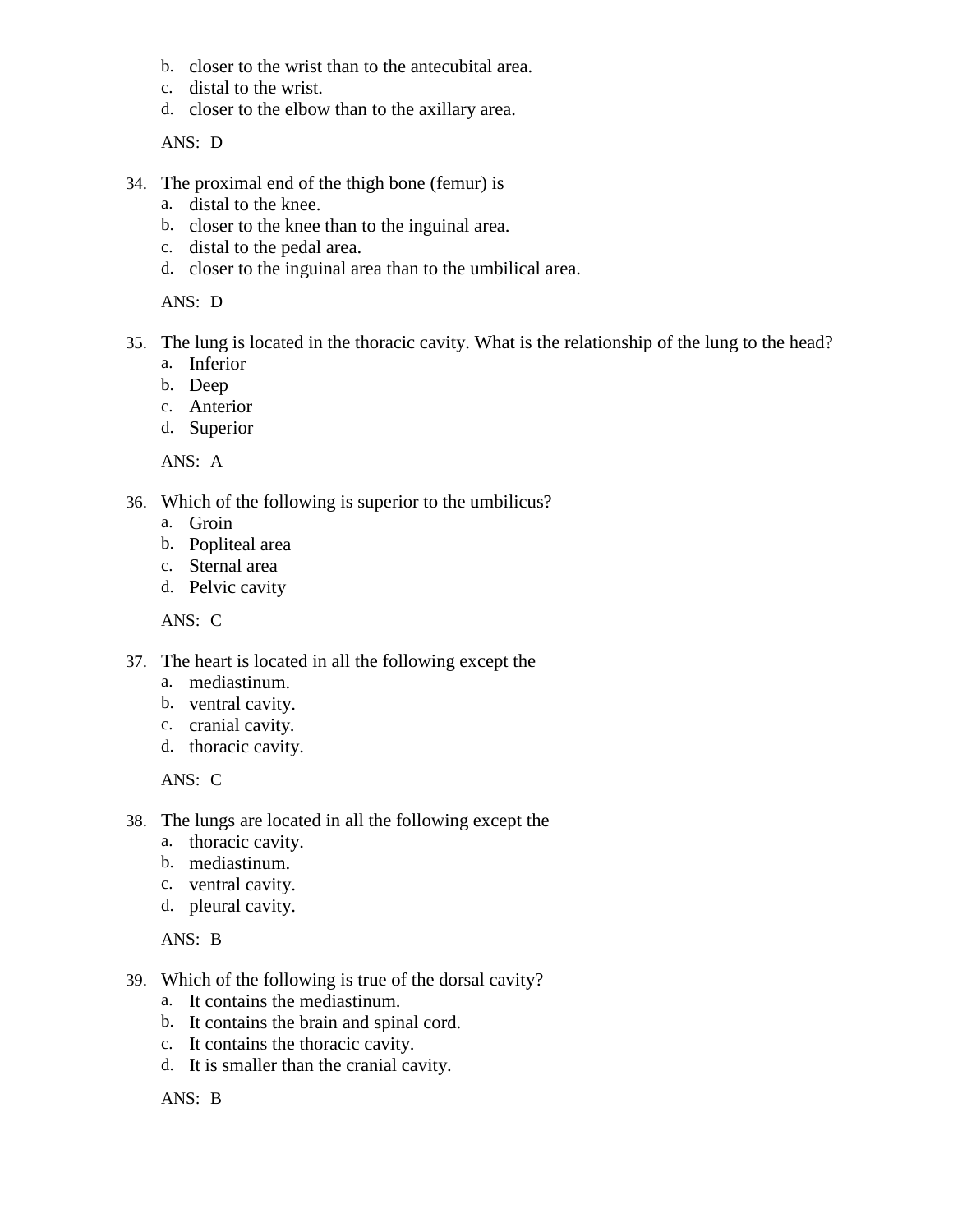- 40. The sternal area is
	- a. superior to the cervical region.
	- b. the breastbone area.
	- c. deep to the mediastinum.
	- d. inferior to the thoracic cavity.

ANS: B

- 41. Which of the following is descriptive of the mediastinum?
	- a. Thoracic cavity
	- b. Dorsal cavity
	- c. Abdominopelvic cavity
	- d. RUQ

ANS: A

- 42. The sagittal plane
	- a. is also called the *coronal plane*.
	- b. splits the body into a top and bottom.
	- c. splits the body into front and back.
	- d. splits the body into right and left.

ANS: D

- 43. Which of the following is least descriptive of the occipital area?
	- a. Cranial
	- b. Midepigastric
	- c. Posterior head
	- d. Superior to the cervical area

ANS: B

- 44. A patient has been in a car wreck and is admitted to the emergency department with a chief complaint of severe cervical pain accompanied by loss of sensation in all extremities. Which of the following indicates the site of pain?
	- a. Lower back
	- b. Both knees
	- c. Neck
	- d. RUQ

ANS: C

- 45. The LUQ is
	- a. inferior to the sternal area.
	- b. inferior to the epigastric region.
	- c. inferior to the umbilical region.
	- d. located in the groin.

ANS: A

46. Which of the following describes pain that is located immediately below the shoulder blade?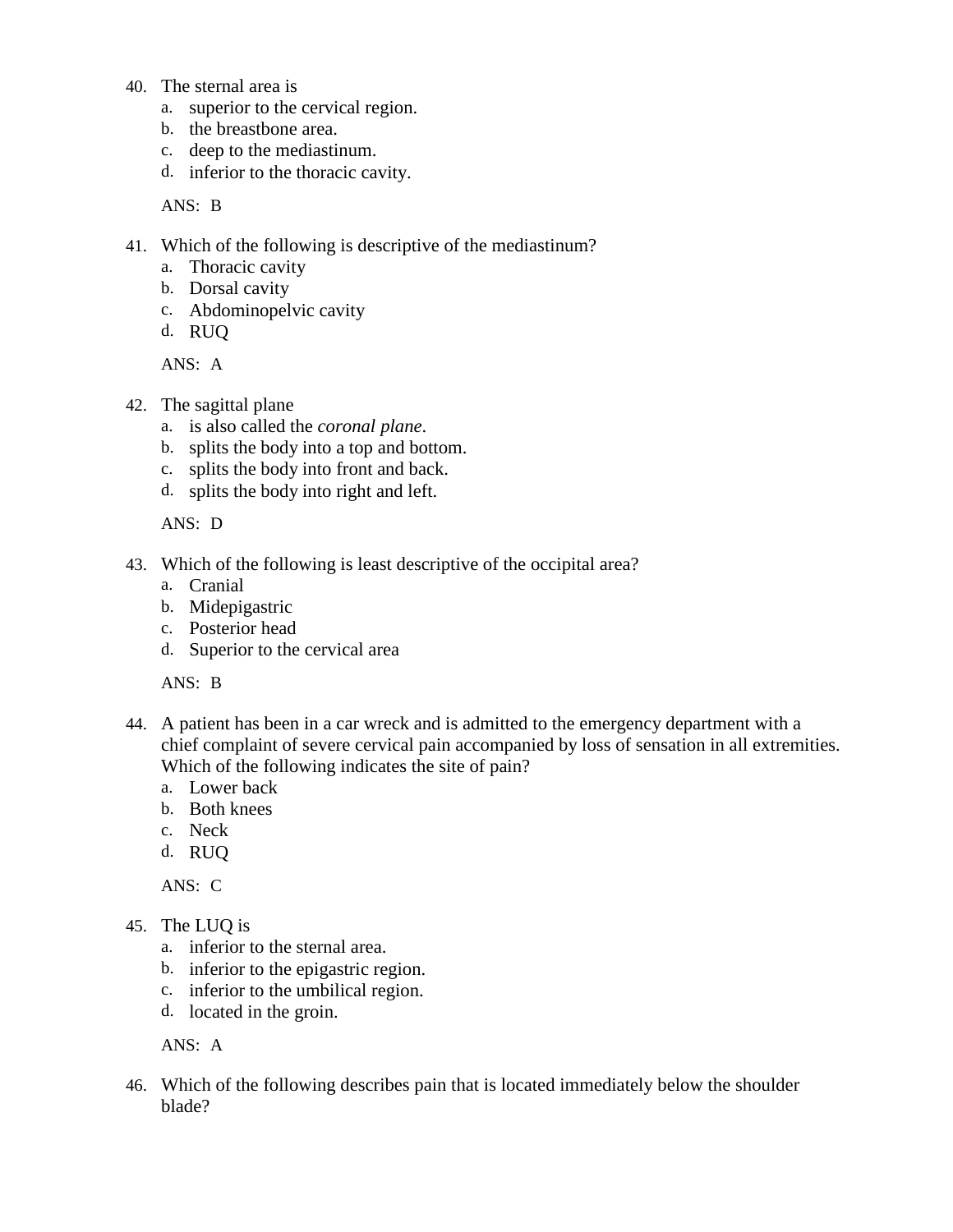- a. Cervical
- b. Lumbar
- c. Flank pain
- d. Subscapular

ANS: D

- 47. Which of the following is superior to the lumbar region?
	- a. Scapular
	- b. Inguinal
	- c. Popliteal
	- d. Gluteal

ANS: A

- 48. A 26-year-old man is scheduled for the surgical repair of a right inguinal hernia. Which of the following areas is involved surgically?
	- a. RUQ
	- b. Umbilical region
	- c. Right iliac region
	- d. Right hypochondriac region

ANS: C

- 49. Refer to the previous question. On the first postoperative day, the patient is most likely to experience pain when he
	- a. brushes his teeth.
	- b. eats breakfast.
	- c. walks.
	- d. speaks on the phone.

ANS: C

- 50. A physician has diagnosed a patient as having an enlarged liver. According to the patient's chart, his liver is measured as being two fingers below the costal margin of the rib cage. Where was the physician palpating (feeling) to get this measurement?
	- a. Umbilical region
	- b. LUQ
	- c. Hypogastric region
	- d. RUQ

ANS: D

- 51. A patient was admitted to the emergency department and the physician recorded the patient's pain as being substernal, radiating to the left axillary region. Which of the following is a restatement of this description?
	- a. The pain is sharp and is associated with nausea and vomiting.
	- b. The pain is indicative of an inguinal hernia.
	- c. The pain begins in the chest and radiates to the left flank and medial thigh.
	- d. The pain originates behind the breastbone and radiates to the left armpit area.

ANS: D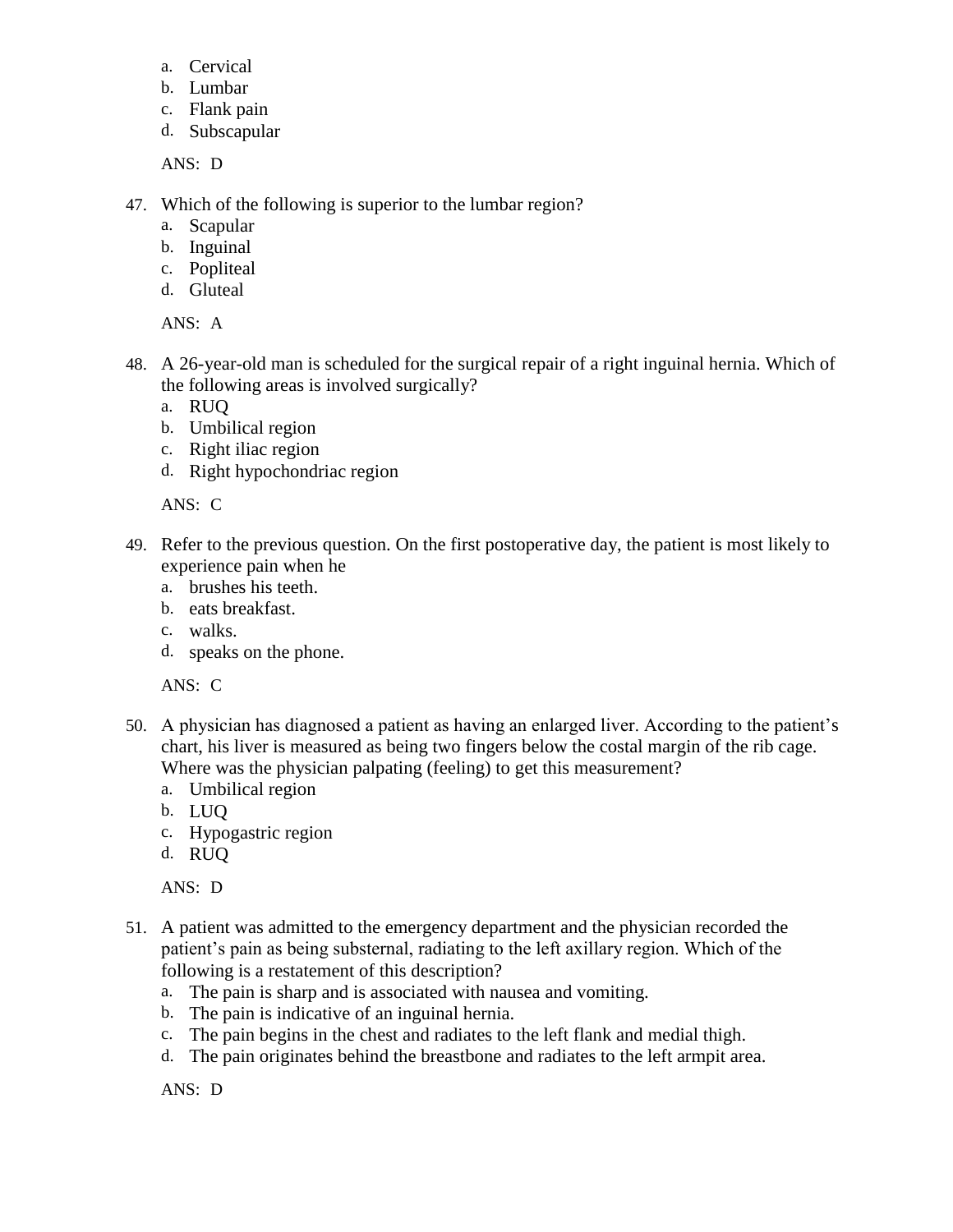- 52. A patient with a history of gallbladder disease complains of midepigastric pain that radiates to the right subscapular region. Which of the following best describes the pain?
	- a. High abdominal pain that radiates to the groin
	- b. Crushing chest pain
	- c. Aching pain behind the breastbone, radiating to the left shoulder
	- d. High abdominal pain, radiating to below the right shoulder blade area

ANS: D

- 53. Which plane preserves an upper and lower half of the body?
	- a. Transverse plane
	- b. Coronal plane
	- c. Frontal plane
	- d. Midsagittal

ANS: A

- 54. Which of the following is contained in the ventral cavity?
	- a. Thoracic cavity
	- b. Pleural cavities
	- c. Abdominopelvic cavity
	- d. All of the above

ANS: D

- 55. Which of the following is true?
	- a. The wrist is proximal to the elbow.
	- b. The distal humerus (arm bone) is closer to the axilla than to the elbow.
	- c. The proximal thigh bone is closer to the hip than to the knee.
	- d. The distal tibia (shin bone) is closer to the knee than to the ankle.

ANS: C

- 56. Which of the following is true?
	- a. The distal thigh bone (femur) is closer to the hip than to the knee.
	- b. The distal humerus (arm bone) is closer to the axilla than to the elbow.
	- c. The distal shin bone (tibia) is closer to the ankle than to the knee.
	- d. The lateral thigh is closer to the midline of the body than is the medial thigh.

ANS: C

- 57. The medial thigh is located
	- a. along the plantar surface of the foot.
	- b. along the inner surface of the upper extremity.
	- c. on the inner thigh region.
	- d. distal to the popliteal region.

ANS: C

- 58. Which term refers to "beneath the ribs"?
	- a. Iliac
	- b. Inguinal
	- c. Hypochondriac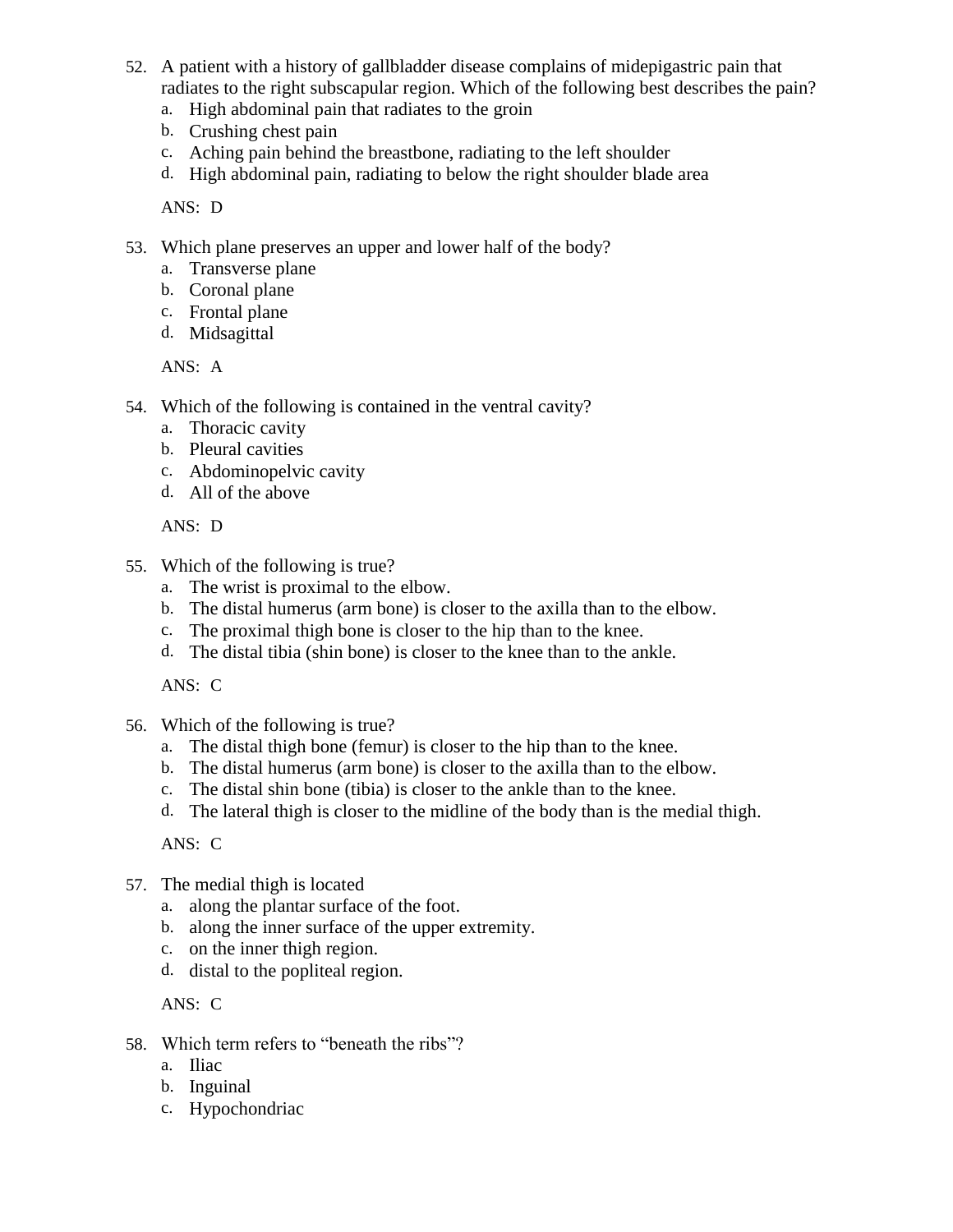d. RLQ

ANS: C

- 59. The term *viscera* refers to
	- a. the organs of the body.
	- b. the cavities contained within the ventral cavity.
	- c. the cavities contained within the thoracic cavity.
	- d. the divisions of the abdominopelvic cavity.

ANS: A

60. The ventral cavity is the anterior cavity; the \_\_\_\_\_\_\_\_ is the posterior cavity.

- a. thoracic cavity
- b. dorsal cavity
- c. pleural cavity
- d. mediastinum

ANS: B

- 61. The caudal part of the spinal cord is
	- a. superior to the thoracic part of the spinal cord.
	- b. located near the tailbone.
	- c. interior to the cervical spinal cord.
	- d. located near the brain.

ANS: B

- 62. Which of the following includes the right iliac region?
	- a. RUQ
	- b. Epigastric region
	- c. Umbilical region
	- d. RLQ

ANS: D

- 63. The medial canthus (corner) of the eye is
	- a. located near the nose.
	- b. located near the ear.
	- c. superior to the eyebrow.
	- d. inferior to the eyelid.

ANS: A

- 64. The plantar region is
	- a. located in the upper extremities.
	- b. the bottom of the foot.
	- c. proximal to the knee.
	- d. the groin.

ANS: B

65. Which two words are directional "opposites"?